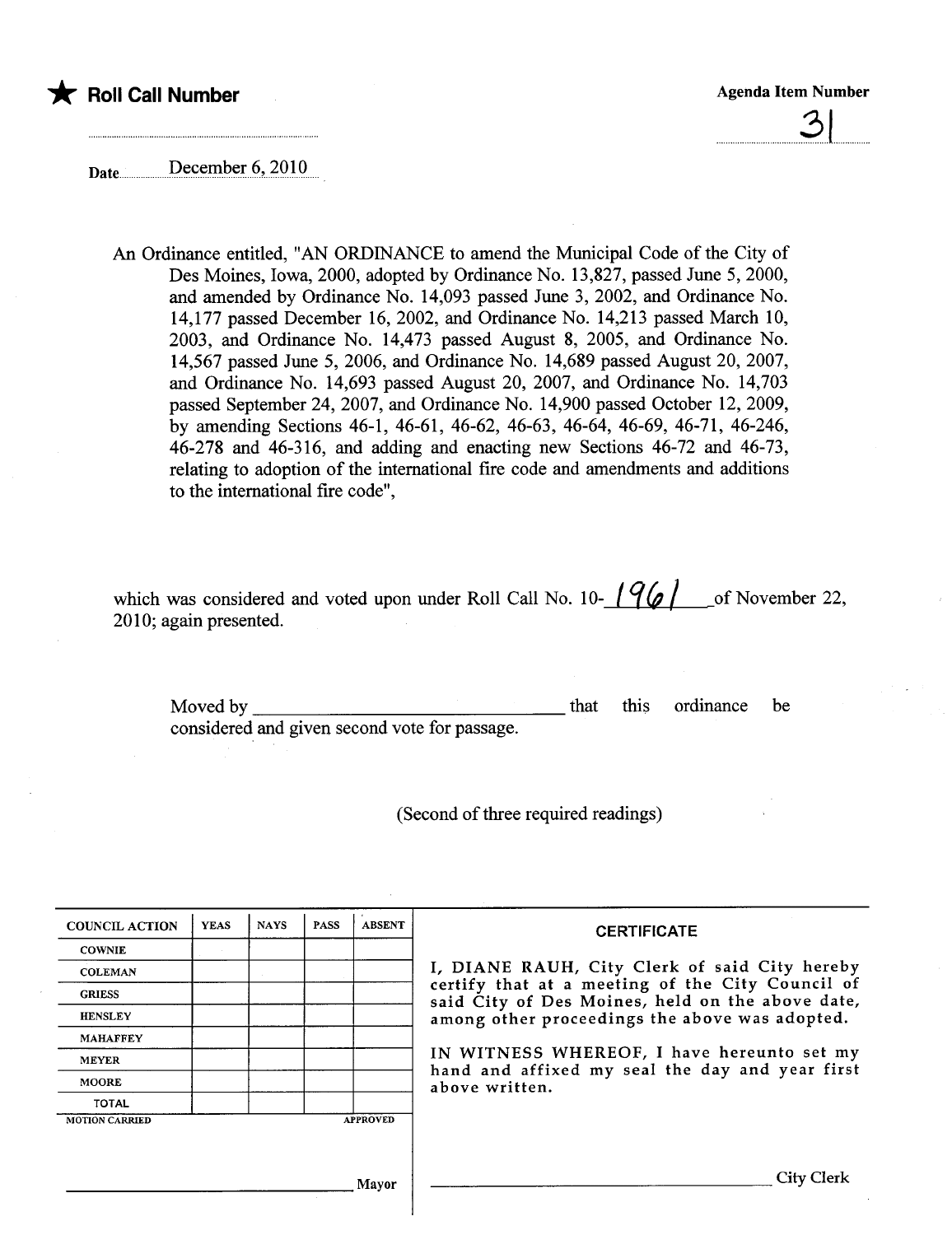|  |                   |                            |                          | Date: November 22, 2010              |
|--|-------------------|----------------------------|--------------------------|--------------------------------------|
|  | <b>DES MOINES</b> | Council                    |                          |                                      |
|  |                   | Communication              | Agenda Item No. 40B      |                                      |
|  |                   |                            | Communication No. 10-689 |                                      |
|  |                   | Office of the City Manager |                          | Submitted by: John F. TeKippe, Chief |
|  |                   |                            |                          | of the Fire Department               |

# AGENDA HEADING:

Amending Chapter 46 of the Municipal Code regarding Fire Prevention and Protection.

# SYNOPSIS:

Approval of ths Ordiance amends Sections 46-1, 46-61, 46-62, 46-63, 46-64, 46-69, 46-71, 46-246, 46- 278, and 46-316, and enacts new Sections 46-72 and 46-73, all of Chapter 46, Fire Protection and Prevention of the Muncipal Code of the City of Des Moines. The change to Section 46-61 is to replace the 2006 edition of the International Fire Code by adopting the more recent 2009 edition of the International Fire Code. The other changes to Chapter 46 are intended to provide the Fire Department with supplemental options for enforcement of the Fire Prevention Code.

# FISCAL IMPACT: NONE

Amount: N/A

Funding Source: N/A

# ADDITIONAL INFORMATION:

The Municipal Code of the City of Des Moines adopts and incorporates the International Fire Code as published by the International Code Council, which is historically updated every thee years. The International Fire Code "is a model code that regulates minimum fire safety requirements for new and existing buildigs, facilities, storage, and processes" and is historically updated every thee years to incorporate technological advances and best practices in fie protection, prevention, and inspection. In conjunction with the adoption of the 2009 edition of the International Fire Code, the amendments, additions, and deletions to the Muncipal Code of Des Moines must also be updated to correlate with the new edition.

The following sections are routinely deleted from the International Fire Code and are replaced by sections in the Municipal Code:

Chapter 5, Section 105 "Pennits" is deleted from the International Fire Code and replaced by Des Moines Municipal Code Section 46-1.

Chapter 5, Section 113 "Fees" is deleted from the International Fire Code and replaced by Des Moines Muncipal Code Section 46-1.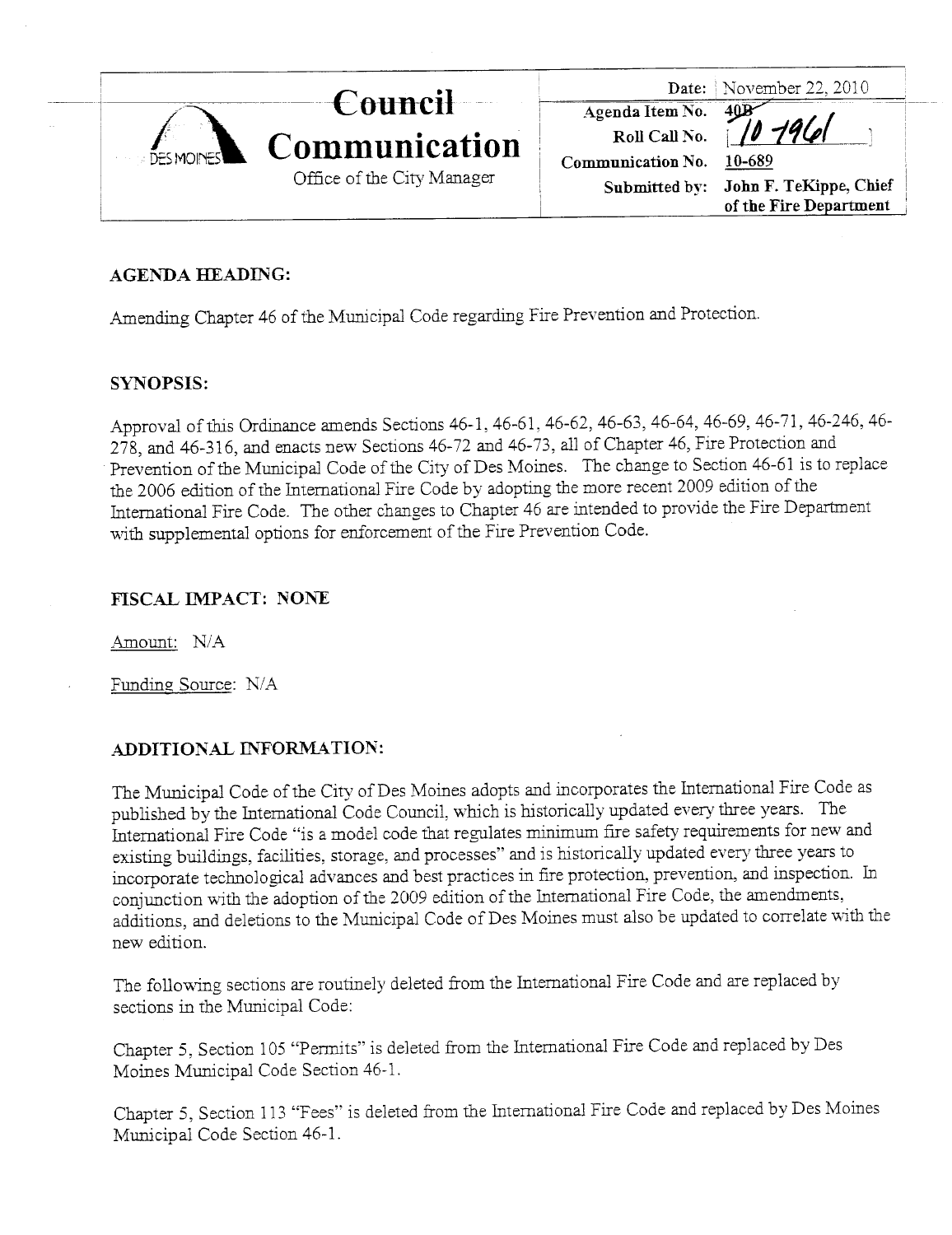Chapter 3, Section 307 "Open burning, recreational fires, and portable outdoor fireplaces" is deleted from the International Fire Code and the Iowa Administrative Code Section 567-23.2 (455B) is adopted.

The followig sections of the 2009 Edition of the International Fire Code were not recommended for adoption by the Building and Fire Board of Appeals and are deleted:

Section 510 - emergency responder radio coverage for new and existing buildings Appendix J - additional information and technical requirements for emergency responder radio coverage Section 2404.15.5 - cooking tents and Section 2404.15.65 - outdoor cookig.

The following sections of the 2009 edition of the International Fire Code were amended in varous sections of the Municipal Code:

Des Moines Municipal Code Section 46-63. Amendments and additions. Open Flames in Residential Occupancies. Section 308.1.4 is deleted and replaced \\'ith Section 46-66 and 46-67. Section 46-66 limits the use of charcoal burners and other ash/ember producing cooking devices to one and two-famly dwelligs and Section 46-67 allows the use of LPG fueled cookig devices in multi-family dwellings with certain restrictions and safeguards.

Installation and Related Requirements for Smoke Alarms. Section 907.2.10 and 4603.7 provide installation and related requirements for single and multi-station smoke alans. This section is replaced with Section 46-71 of the Municipal Code of the City of Des Moines.

Locking Fire Department Connection Caps. Section 912.3.1 authorizes the use of locking fire department connection caps for automatic sprinklers and standpipe systems located on building exteriors. This section has been replaced with 46-72 to require locking fire department connection caps on all new construction and connections that do not have caps. The use of locking caps will lessen the likelihood that debris is placed in the system rendering it inoperable when needed.

Construction Requirements for Existing Buildings. This is a new chapter in the 2009 Edition of the International Fire Code. This chapter aggregates many of the retroactive existing building fire protection and life safety requirements into one location for ease of reference. Some of the requirements in this chapter have significant financial implications for all existing buildings. Consequently, the retroactive provisions of Section 4601.4, as replaced by Section 46-73 will be required upon the issuance of a building permit. The owner of the building must comply with the requirements in Chapter 46 of the 2009 Edition of the International Fire Code within three (3 years), unless an additional two (2 year) extension is granted by the fie code officiaL.

Appendix 1. This is a list of noncompliant conditions for fie protection systems that has been used to assist building owners and inspectors to improve their awareness of fie protection system deficiencies. This is a new section to the IFC, and provides specific examples of non-compliant conditions that Des Moines Fire Department inspectors can reference in violation letters.

Des Moines Municipal Code Section 46-64. Appeals.

Section 46-64 provides a method for any person affected by a decision of the Fire Chief to appeal the decision to the Building and Fire Board of Appeals. The language of this section is congrent with City of Des Moines Building Department appeal process and provides time requirements for appealing a decision, specific details of the appeal process, and other pertinent information.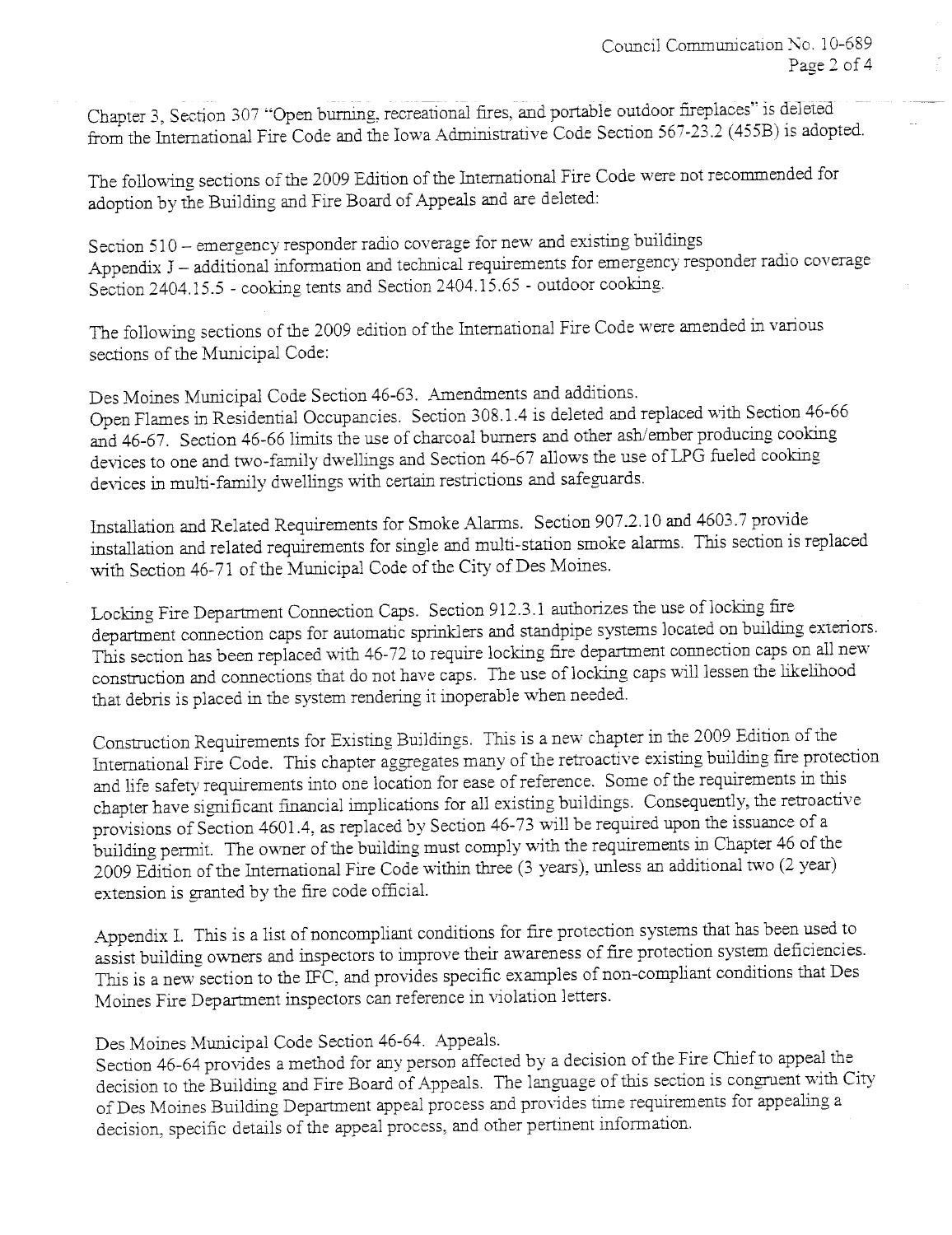Des Moines Muncipal Code Section 46-69. Lock Box.

The Des Moines Fire Department utilizes the Knox® Box system. It is a secure storage device that is installed on the outside of a home or business that only the Des Moines Fire Department has a key to open. When an emergency occurs, the Des Moines Fire Department uses the key to open the box and access keys to the home or business. This process reduces valuable time to enter the premise and evaluate/mitigate the emergency. Currently, all new construction and existing structures that go through the plan review process are required to install a lock box. This proposed ordinance change will allow the fire code official to require the installation of a lock box when circumstances dictate the need for one.

Des Moines Muncipal Code Section 46-246. Permts Required.

Storage of Fuel OiL. Section 46-246 has been amended to match the storage of fuel oil from 550 gallons to 660 gallons to be consistent with the 2009 Edition of the International Fire Code.

Des Moines Municipal Code Section 46-278. Permit and Reports of Installations. Permit for Storage of Liquefied Petroleum Gas. Section 46-278 has been amended to add that a permit is required an installation of liquefied petroleum gas in an aggregate amount of 150 gallons or more.

Des Moines Muncipal Code Section 46-316. Distance. The word "canopy" has been removed from the 2009 Edition of the International Fire Code.

# PREVIOUS COUNCIL ACTION(S):

Date: July 23, 2007

Roll Call Number: 07-1431

Action: Fire Protection and Prevention Code. Moved by Coleman that this ordinance be considered and given first vote for passage. Motion Carried 7-0.

Date: July 23,2007

Roll Call Number: 07-1432

Action: Adoption of the International Fire Code and amendments and additions to the International Fire Code. (Council Communication No. 07-424) Moved by Coleman that this ordinance be considered and given first vote for passage. Motion Carried 7-0.

# BOARD/COMMISSION ACTION(S):

Board: Building and Fire Board of Appeals

Date: October 14, 2010

Action: These recommended changes to the Municipal Code of the City of Des Moines and adoption of the 2009 Edition of the International Fire Code were unanimously approved by the Building and Fire Code Board of Appeals.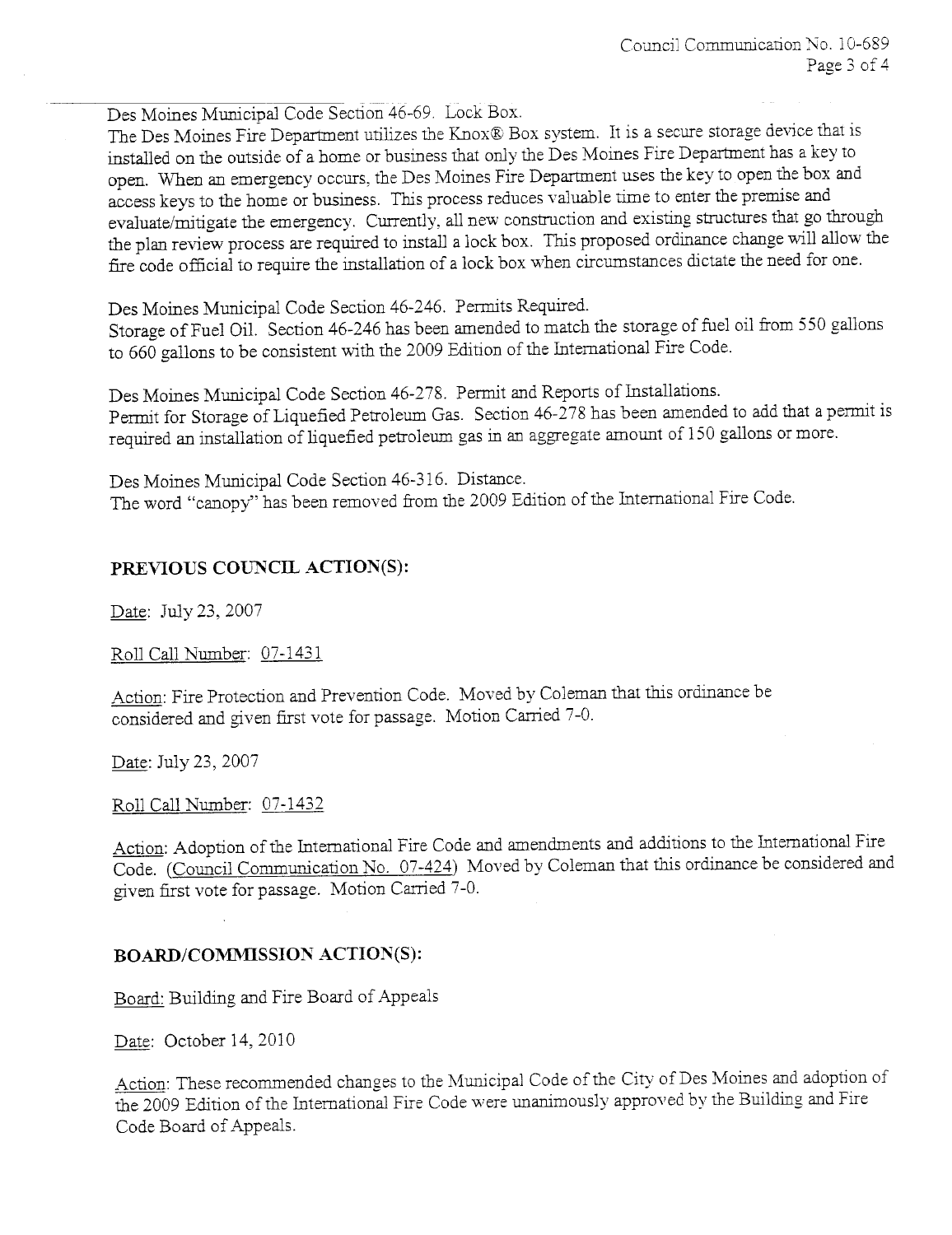# ANTICIPATED ACTIONS AND FUTURE COMMITMENTS: NONE

For more information on this and other agenda items, please call the City Clerk's Office at 515-283-4209 or visit the Clerk's Office on the second floor of City Hall, 400 Robert D. Ray Drive. Council agendas are available to the public at the City Clerk's Office on Thursday afternoon preceding Monday's Council meeting. Citizens can also request to receive meeting. notices and agendas by email by calling the Clerk's Office or sending their request via email to cityclerk@dmgov.org.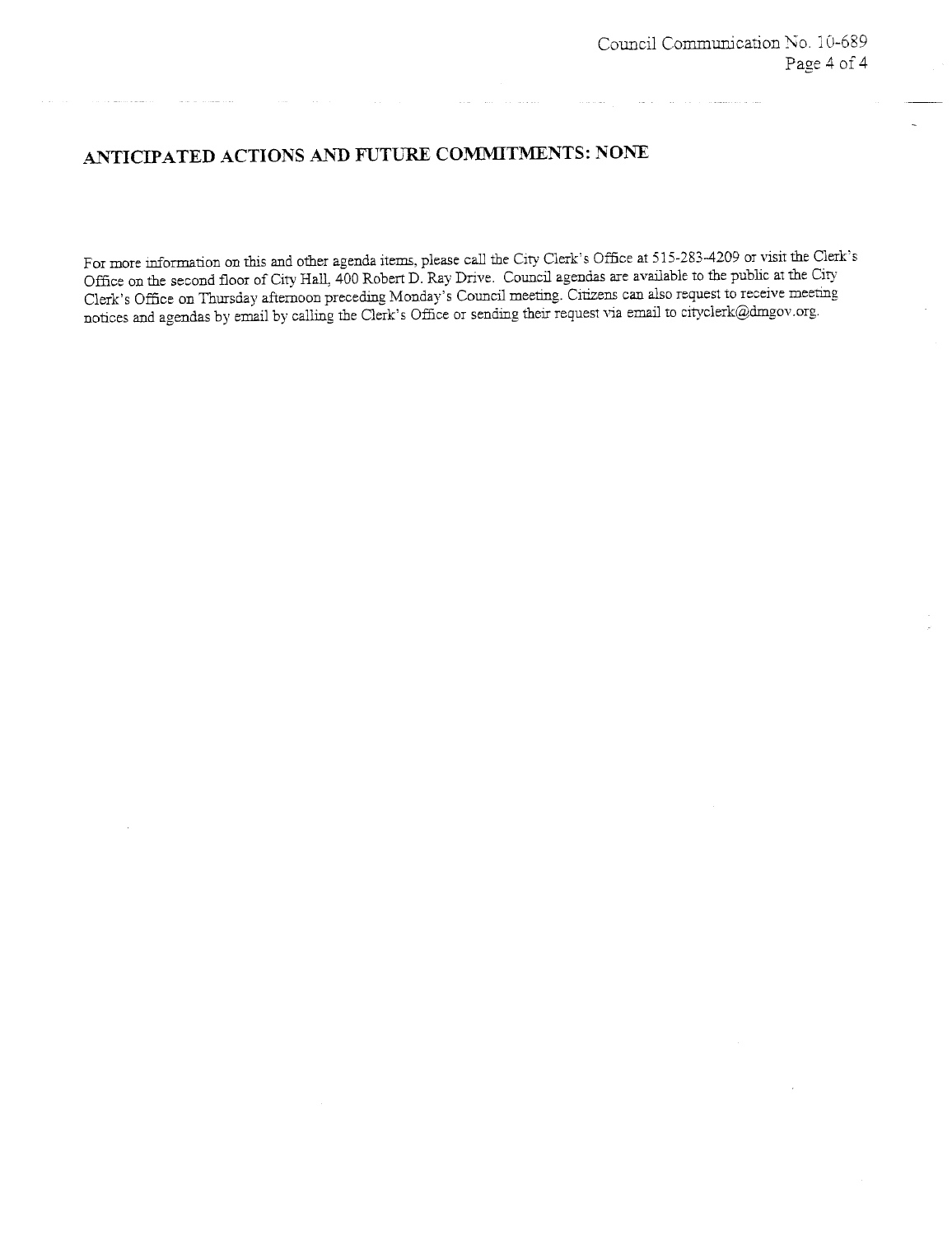ORDINANCE NO.

AN ORDINANCE to amend the Municipal Code of the City of Des Moines, Iowa, 2000, adopted by Ordinance No. 13,827, passed June 5, 2000, and amended by Ordinance No. 14, 093 passed June 3, 2002, and Ordinance No. 14,177 passed December 16, 2002, and Ordinance No. 14,213 passed March 10, 2003, and Ordinance No. 14,473 passed August 8, 2005, and Ordinance No. 14,567 passed June 5, 2006, and Ordinance No. 14,689 passed August 20, 2007, and Ordinance No. 14,693 passed August 20, 2007, and Ordinance No. 14, 703 passed September 24, 2007, and Ordinance No. 14, 900 passed October 12, 2009, by amending Sections 46-1, 46-61, 46-62, 46-63, 46-64, 46-69, 46-71, 46-246, 46-278 and 46-316, and adding and enacting new Sections 46-72 and 46-73, relating to adoption of the international fire code and amendments and additions to the international fire code.

Be It Ordained by the City Council of the City of Des Moines, Iowa:

Section 1. That the Municipal Code of the City of Des Moines, Iowa, 2000, adopted by Ordinance No. 13,827, passed June 5, 2000, and amended by Ordinance No.  $14,093$  passed June 3, 2002, and Ordinance No. 14,177 passed December 16, 2002, and Ordinance No. 14,213 passed March 10, 2003, and Ordinance No. 14,473 passed August 8, 2005, and Ordinance No.  $14,567$  passed June 5, 2006, and Ordinance No. 14,689 passed August 20, 2007, and Ordinance No. 14/693 passed August 20, 2007, and Ordinance No. 14,703 passed September 24, 2007, and Ordinance No. 14,900 passed October 12, 2009, is hereby amended by amending Sections 46-1, 46-61, 46-62, 46-63,46-64,46-69,46-71,46-246/46-278 and 46-316, and adding and enacting new Sections 46-72 and 46-73, relating to adoption of the international fire code and amendments and additions to the international fire code, as follows:

 $10 - 1961$ <br> $408$  $\mathcal{D}$  1 --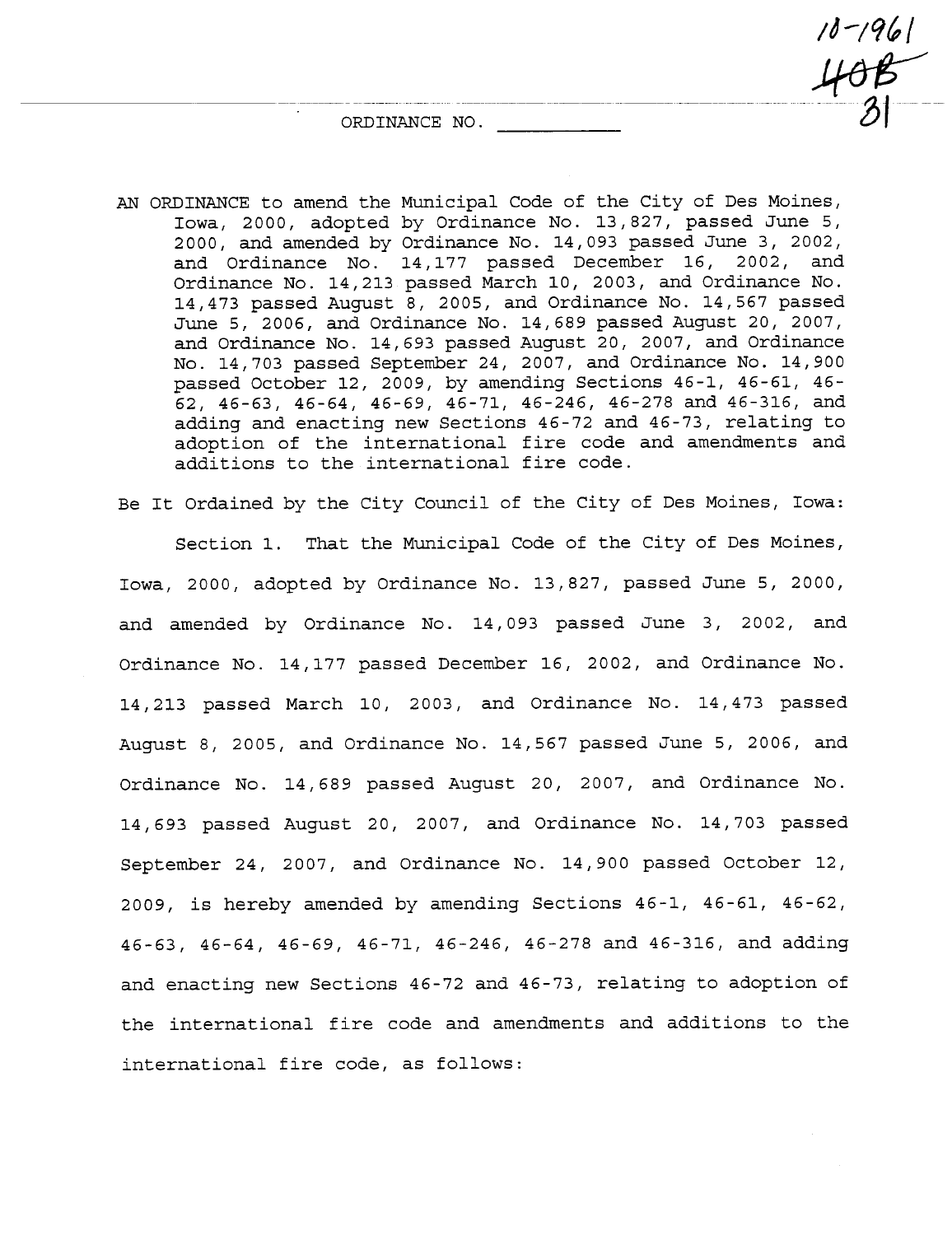Sec. 46-1. Permits required.

- (c) Yearly operational permits shall be required for each of the following facilities or uses, and the fee for each such installation or use shall be the amount established in the schedule of fees adopted by the city council by resolution:
	- (14) Operation- $\frac{6f}{f}$  for conducting  $\frac{6f}{f}$  fireworks display (see section 46-214 of this chapter).

 $40B$  $-24$ 

(28) Tents. To erect or maintain a tent or air- supported structure in excess of  $200400$  square feet, or canopy in  $excess of 400 square feet$  (see chapter 24 of the fire code) .

 $- - - - - - - - -$ 

## Sec. 46-61. Adoption of international fire code.

- (a) This chapter shall consist of the International Fire Code,<br> $20062009$  edition, published by the International Code Council, Inc. and known commonly as the international fire code, which volume is incorporated in this section by this reference as fully as though set forth in this chapter in its entirety, excepting only such portions as are stated to be deleted therefrom and such additional provisions as are set forth in this article.
- (b) This chapter and all provisions incorporated in this chapter, by reference or otherwise, shall be known as the fire prevention code, may be cited as such, and will be referred to in this chapter as such and as "this code" or as "this article" or as "this chapter." Further references made in this chapter to chapters will be to chapters of the international fire code. References to section numbers not preceded by "46-" will be to sections in the international fire code.

## Sec. 46 - 62. Deletions.

The following sections are hereby deleted from the international fire code adopted in section 46-61 of this article and are of no force or effect in this chapter:

- (1) Sections 113, 307.1, 307.2, 307.4, 307.4.1, 307.4.2, 307.4.3, 510, and 1106.5.4, 2404.15.5, and 2404.15.6.
- ( 2 ) Appendix A.
- ( 3 ) Appendix J.

# Sec. 46-63. Amendments and additions.

(a) Article I of this chapter and the remaining sections in this chapter and in division 2 of article III of chapter 38 of the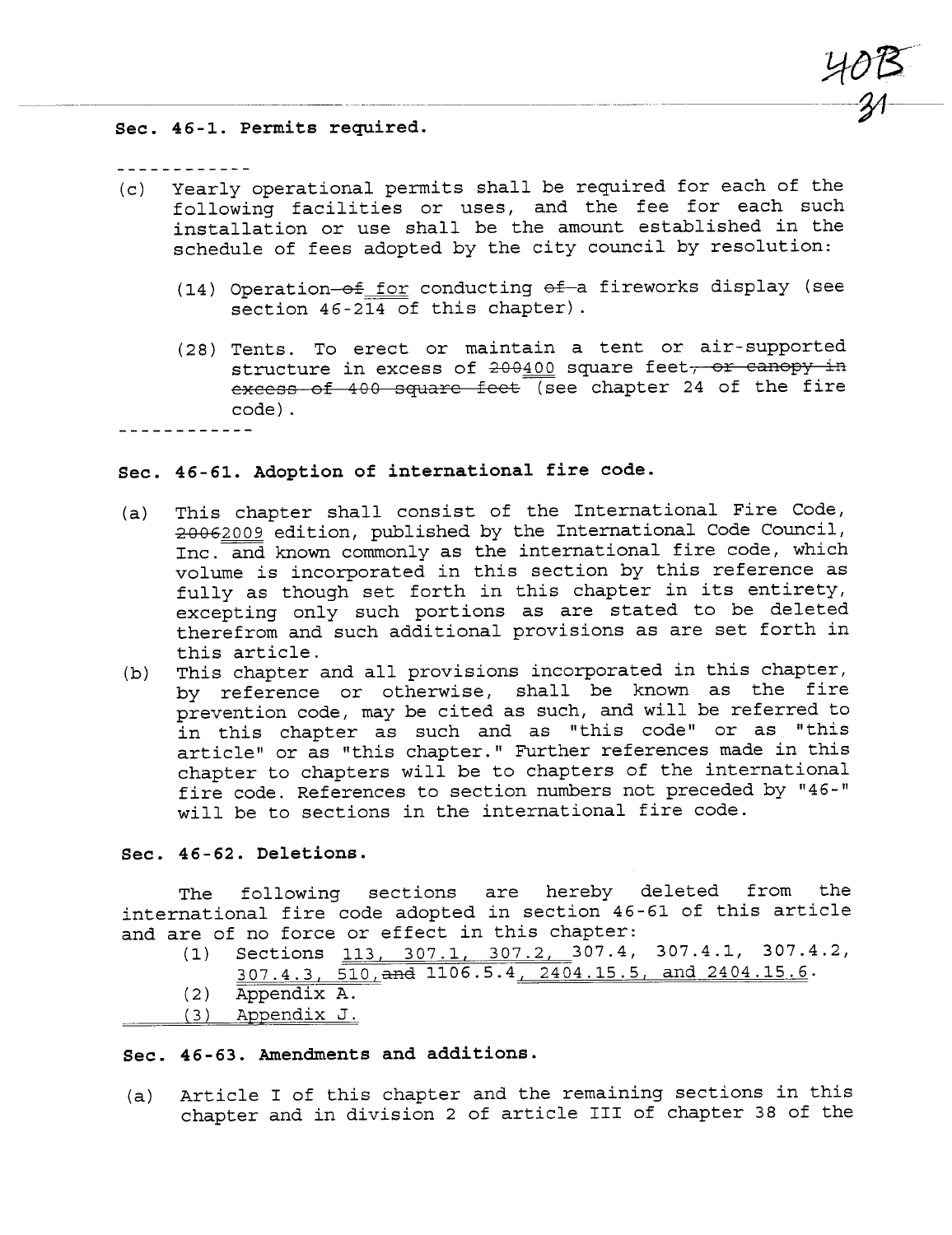city code are and represent amendments and additions to the requirements contained in the international fire code. Where their requirements conflict with those of the international fire code, the requirements of sections 38-81 and 38-82 of the city Code and articles IV through X of this chapter shall prevail. (b) The deleted sections and the corresponding amendments and additions to those sections are as follows: (1) Section 108 (see section 46-64 of this chapter) . (2) Section 105 (see section 46-1 of this chapter) . (3) Section 2601.2 (see section 46-121 of this chapter) . (4) Section 3308.2 (see article VIi of this chapter). (5) Section 3401.4 (see section 46-246 of this chapter) . Sections 2701.5, 2703.9.1, 2703.9.1.1, 2701.6.3, 2701.6, 2701.5.1 and 2701.5.2 (see article iV of this chapter). (7) Section 3804 (see section  $46-281$  of this chapter).<br>(8) Section  $308.3.1308.1.4$  (see section  $46-66$  and  $46-$ Section 308.3.1308.1.4 (see section 46-66 and 46-67 of this chapter) .  $(9)$  Section 308.3.1.1 (see section 46 67 of this chapter).  $(409)$  Section 503.2.3 (see section 46-68 of this chapter).  $(110)$  $(1211)$ Section 506.1 (see section 46-69 of this chapter). Section 506.1.1 (see section 46-70 of this chapter). (1312) Section 907.2.10 and 4603.7 (see section 46-71 of

this chapter) .

# (13) Section 912.3.1 (see section 46-72 of this chapter).

(14) Section 4601.4 (see section 46-73 of this chapter)

(c) The addition of the followinq sections/appendices:

( 1) Appendix I.

## Sec. 46-64. Appeals.

- (a) Any order or notice issued or served as provided in the fire<br>prevention code shall immediately be complied with by the owner or occupant of such premises or building. Such owner or occupant may, within four (4) business days, appeal to the fire chief who shall, within five days, review such order and file his or her decision thereon, and, unless it is found a fire hazard does not exist and by his or her authority the order is revoked or modified, it shall remain in full force and be complied with within the time fixed in such order or decision of the fire chief. Decisions of the fire chief may be appealed to the licensing and appeal board in section 26-120 of the city code.
- (b) Any person affected by a decision of the fire chief may request and shall be granted a hearing on the decision before the licensing and appeals board, provided that the person<br>shall file in the permit and development center a written petition requesting a hearing and setting forth a brief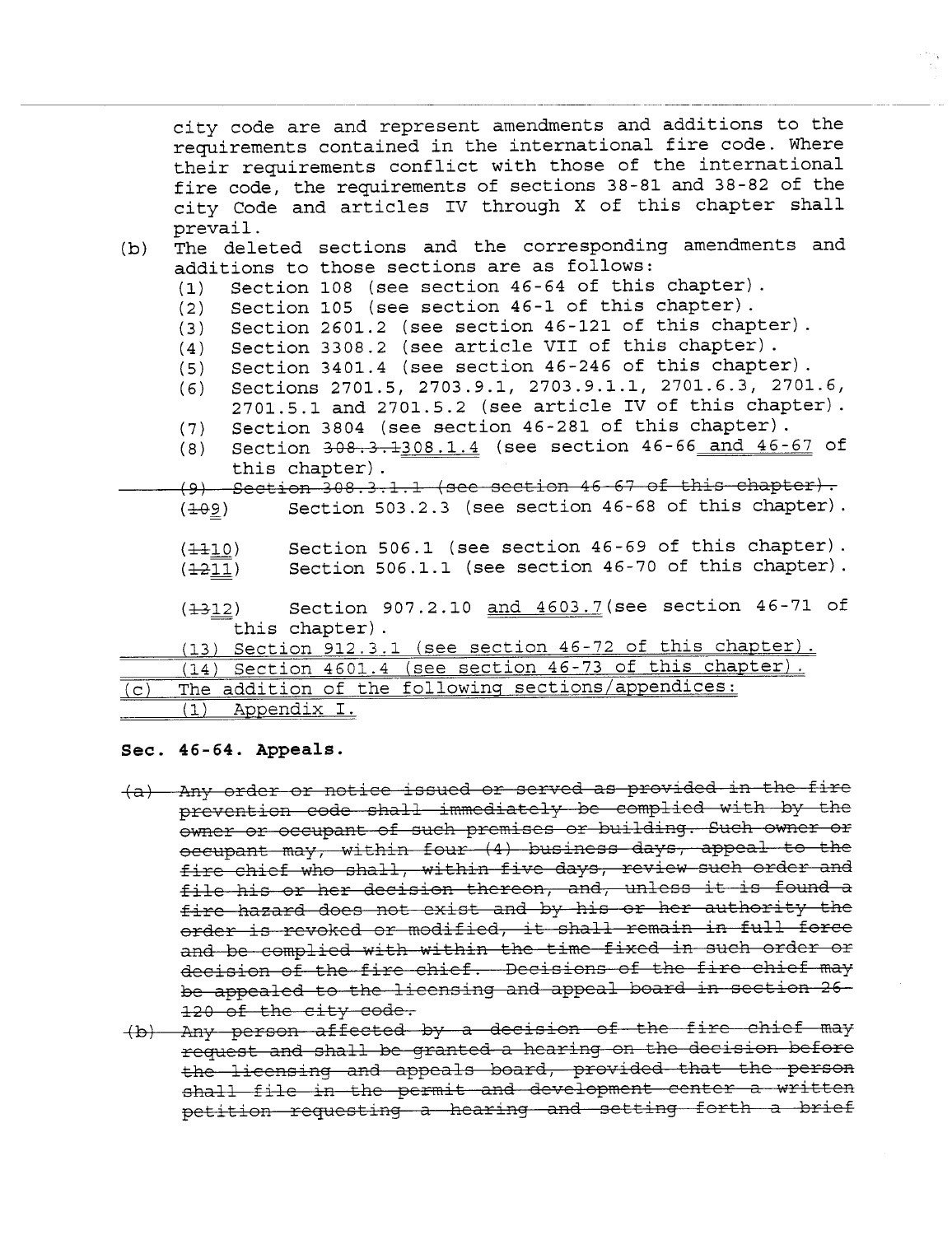$\frac{40}{10}$ 

statement of the grounds within fifteen (15) days after receiving notice of the decision. The appeal shall be subject<br>to the procedural rules set forth in section 26-122 and 26-<br>123.<br>Any person affected by a decision of the building official or

- (a) Any person affected by a decision of the building official or fire chief or their designee may request and shall be qranted a hearing before the building and fire code board of appeals on the decision, provided that the person shall file in the permit and development center a written petition requestinq a hearing and settinq forth a brief statement of the grounds within 15 days after receivinq notice of the decision. Upon receipt of the petition, the permit and development center shall set a time and place for the hearinq and shall qive the petitioner written notice thereof at least three days before the hearinq, unless such notice requirement is waived in writing by the petitioner. The hearing shall be commenced not later than thirty days after the day on which the petition was filed, unless for qood cause shown the buildinq official grants a postponement in writinq.
- (b) At the hearing the petitioner shall be qiven an opportunity to be heard to show why the decision of the building official or fire chief or designee should be modified or withdrawn. The building official or fire chief or desiqnee shall have the opportunity to be heard to show why their decision should be affirmed.
- (c) After the hearinq as provided in this section, the building and fire code board of appeals shall affirm, modify or withdraw the decision of the buildinq official or fire chief or designee. The decision of the buildinq and fire code board of appeals is the final administrative decision.
- (d) The proceedings at any hearing before the board, includinq the findings and decision of the building official or fire chief<br>or designee, if applicable, shall be summarized, reduced to writing, and entered as a matter of public record in the permit and development center. This record shall include a copy of every notice or order issued in connection with the matter.

## See. 46 - 69. Loek box.

An approved lock box that operates with the existing lock box key used by the Des Moines Fire Department shall be installed on all new construction and existing structures that go through the plan review process or as required by the fire code official. Exceptions: 1) Group R-3 and unsecured group R-2 occupancies; 2) facilities with on-site security 24 hours a day and having access to all areas of the building.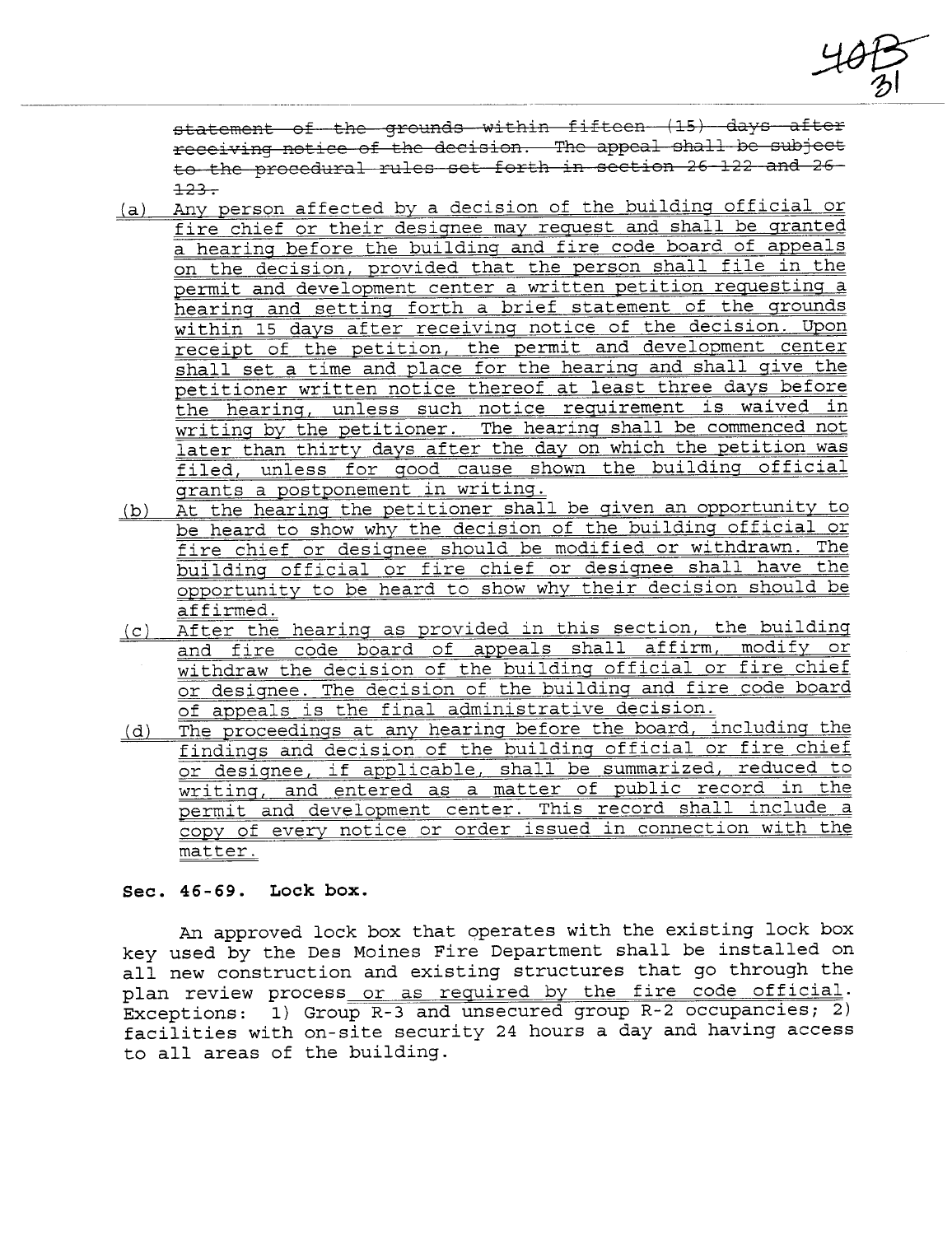#### Sec. 46-71. Single and multiple station smoke alarms.

Listed single and multiple-station smoke alarms complying with UL 217 shall be installed in accordance with provisions of this code and the household fire warning equipment provision of NFPA 72. Smoke alarms in dwelling units shall be addressable with sounder bases and monitored by the building fire alarm system as a supervisory signal only. Mini horns in dwelling units are not required if notification from a building fire alarm system is through the smoke alarms with sounder bases. Section 46-71 only applies to the R-l, R-2, R-4 and I-I districts as defined in the International Fire Code. Single and multi-station smoke alarms shall be installed in locations detailed in sections 907.2.11.1 and 907.2.11.2.

## Sec. 46-72. Lockinq fire department connection caps.

Locking fire department connection caps shall be installed on all new construction and on all existing fire department connections that do not have caps in place.

## Sec. 46-73. Owner Notification for retroactive provisions.

Upon the issuance of a building permit under chapter 26 of the<br>City Code and determination by the fire code official that City Code and determination by the fire code official that<br>alterations are needed to the existing building to provide a minimum degree of fire and life safety to persons occupying said building, the property owner has three (3) years to comply with the requirements of chapter 46 of the international fire code in effect at the time of permit issuance that apply to the building in question. If, at the end of the initial three (3) year period, the fire code official determines that the property owner has made substantial progress in bringinq the property into compliance, the fire code official may grant a single two (2) year extension to the owner to complete such work. If, however, the fire code official determines that substantial progress has not been made by the property owner by the end of the initial three (3) year period or, when applicable, the property owner fails to complete the work during the two (2) year extension period, then the property will be subject to compliance with the retroactive requirements of chapter 46 in effect at the end of the initial three (3) year period or, when applicable, the two (2) year extension period that apply to the building in question.

#### Secs. 46-7274--46-90. Reserved.

#### Sec. 46-246. Permits required.

For the purpose of this article, a permit shall be obtained for any of the following: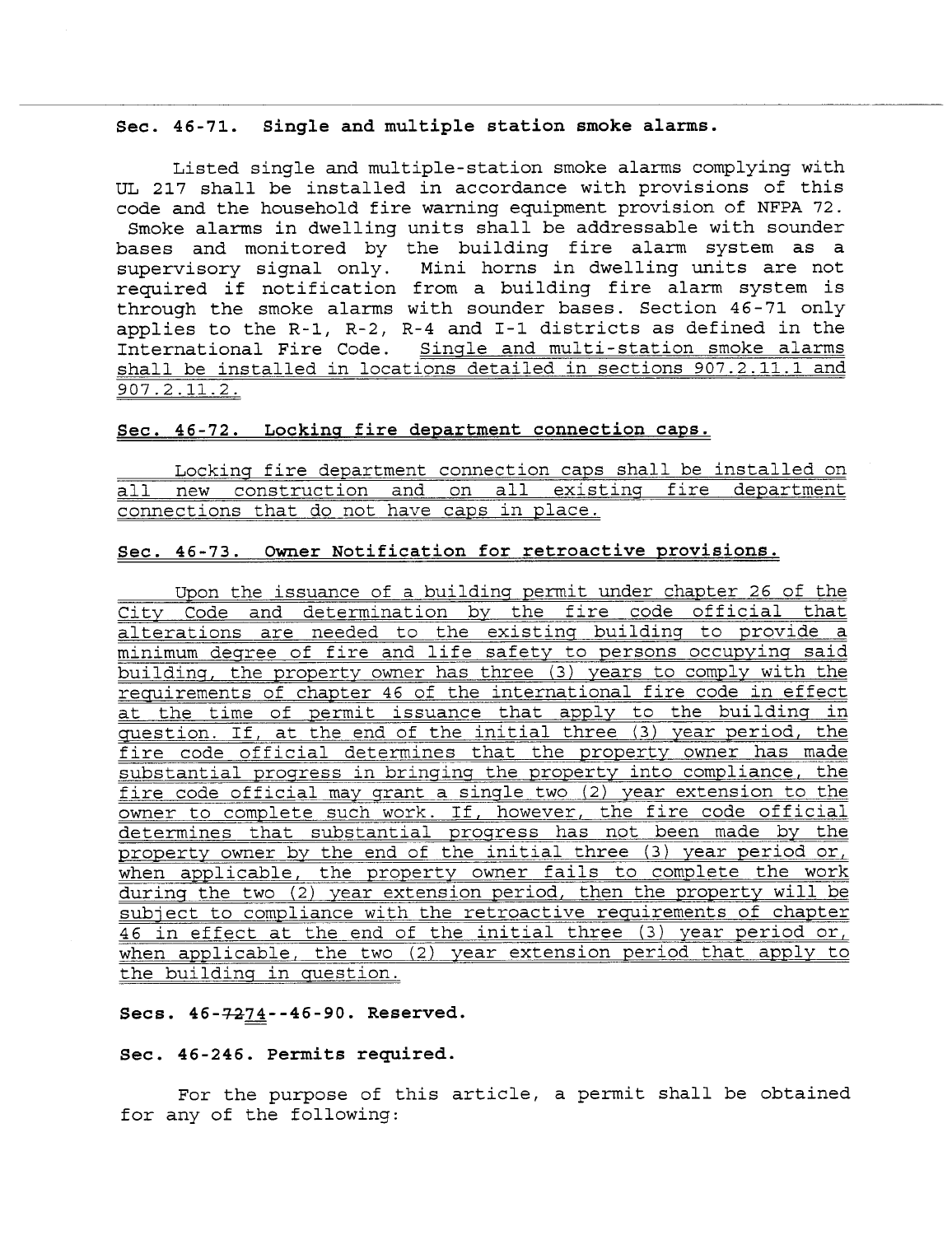(1) Storage, handling, or use of class I liquids in excess of five gallons inside a building or in excess of ten gallons outside of a building, except that a permit is not required for the storage or use of:

a. Flammable liquids in the fuel tank of a motor vehicle, aircraft, motorboat, mobile power plant, or mobile heating plant, unless storage, in the opinion of the fire chief, would cause an unsafe condition.

b. Paints, oils, varnishes, or similar flammable mixtures when such liquids are stored for a period of not more than 30 days.

(2) Retailing of class I, II, or IIIA liquids at a service station or other locations.

(3) Storage, handling or use of class II or III-A liquids in excess of 25 gallons in a building or in excess of 60 gallons outside of a building, except storage of 550660 gallons or less of fuel oil when connected with oil burning equipment.

(4) The manufacture, processing, blending, or refining of class I, II, or IIIA liquids or where liquids are used<br>in the manufacturing, processing or finishing of in the manufacturing, processing or finishing<br>articles.<br>(5) Storage of flammable or combustible liquids

(5) Storage of flammable or combustible liquids in stationary tanks or placement tanks temporarily out of service, when the total storage capacity is 1, 000 gallons or more.

(6) Installation or major repair of tanks either aboveground or belowground containing class I and II liquids, and class III-A liquids in excess of one 275 gallon tank outside a building or two 275-gallon tanks inside a building.

(7) Major repair, replacement or addition of piping, either aboveground or belowground, used with class I, II or III -A liquids on existing tanks.

#### Sec. 46-278. Permit and reports of installations.

- (a) A permit shall be obtained for each installation of liquefied petroleum gas employing aone or more container (s) in the individual or aqgregate amount of 150 gallons or more. Prior to making such an installation, an installer shall submit plans to the fire prevention bureau, and if compliance with the requirements of the fire prevention code is shown by such plans, a permit shall be issued.
- (b) An annual permit shall be obtained for the operation and maintenance of a liquefied petroleum gas installation for each year after the system has been installed and approved, as required in subsection (a) of this section.
- (c) Installers shall maintain a record of all installations for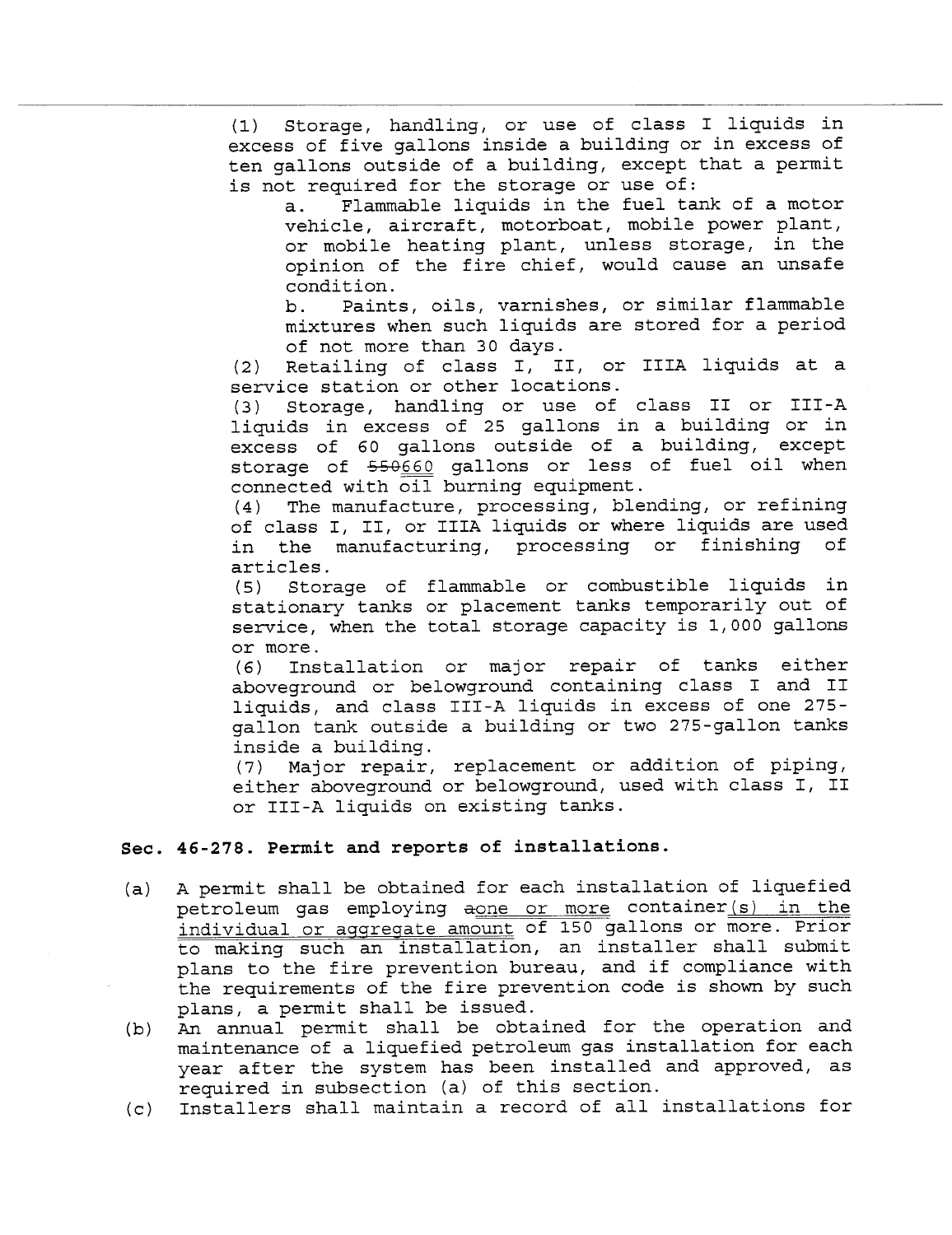which a permit is not required by subsection (a) of this section, but not including installation of gas-burning appliances and replacing of portable cylinders, and shall have it available for inspection by the fire prevention bureau.

#### Sec. 46-316. Distance.

The distance requirements in section 2403.2 of the International Fire Code may be lowered to ten feet for a tent-or  $e$ anopy up to 1,600 square feet, if approved by the fire chief.

Section 2. Except as hereinafter provided, this ordinance shall be in full force and effect from and after the later of January 1, 2011, or its passage and publication as provided by law. This ordinance shall not apply to:

- a) Permit applications accepted by the City on or before December 31, 2010;
- b) Permit applications accepted by the City on or before June 30, 2011, which are determined by the Building Official and Fire Chief or their respective designees, to be for construction or renovation projects upon which substantial design work was completed prior to the adoption of this ordinance, and which are of such size and complexity, or that utilize state or federal funding sources with such long approval timelines, that it was unfeasible to complete the design and apply for a building permit prior to December 31, 2010¡
- c) The issuance of a permit on the basis of an application accepted within the deadlines identified above; and
- d) To any work authorized by such a permit,

 $\sqrt{\sqrt{2}}$  $\frac{1}{31}$  $\mathcal{D}$